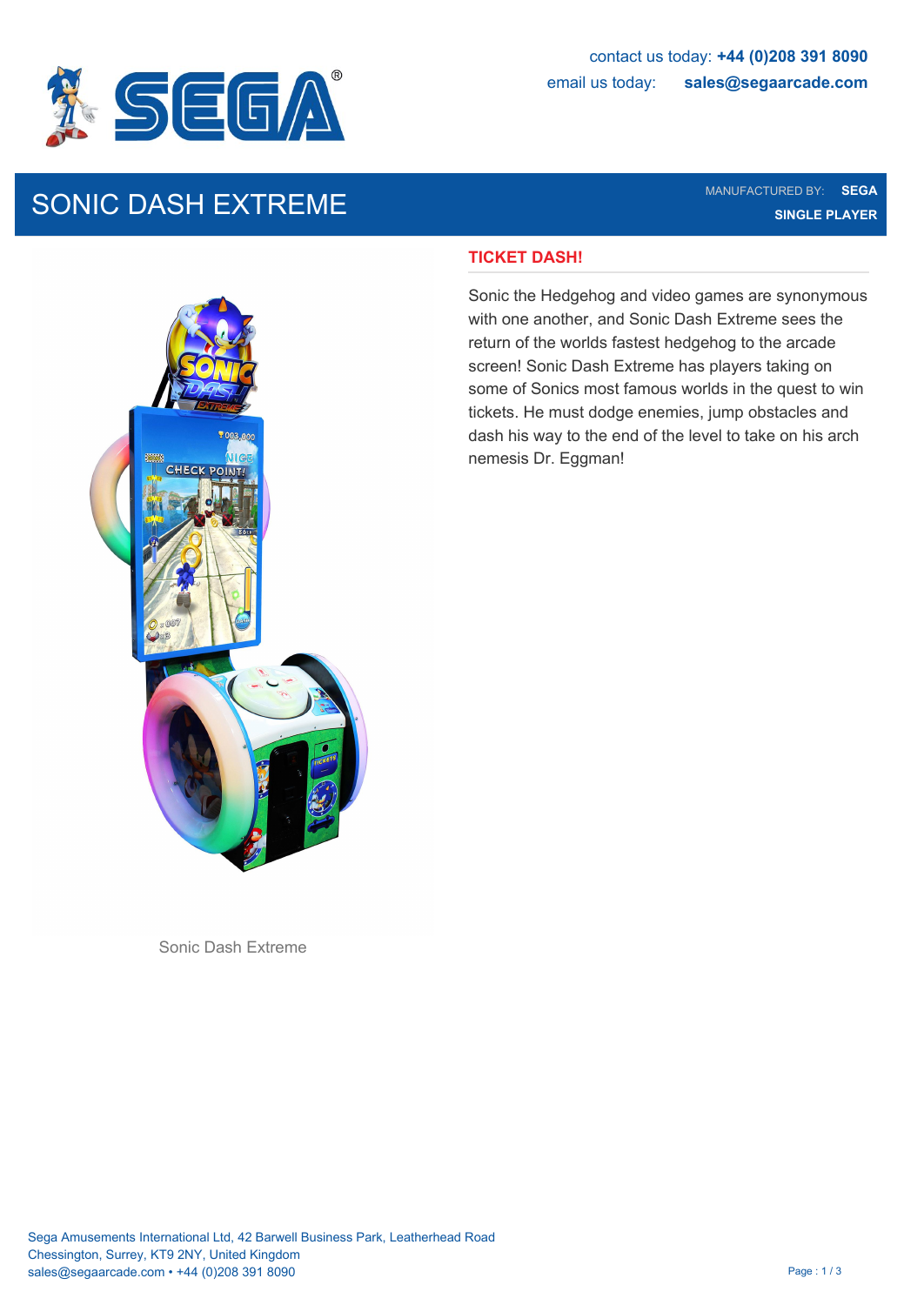## Features **Contract Contract Contract Contract Contract Contract Contract Contract Contract Contract Contract Contract Contract Contract Contract Contract Contract Contract Contract Contract Contract Contract Contract Contr**

- 9-Characters; Sonic, Tails, Knuckles, Amy, Shadow, Cream, Rouge, Silver & Blaze
- Cabinet-features-eye-catching-led-lit-3d-rings
- ◆ Instantly-recognisable-Sonic-branding Kids
- 3-Tracks; Grass, Beach & Temple
- $\blacktriangleright$  Ticket-redemption-or-play-for-fun
- Daily-&-all-time-leaderboards
- ◆ Super-sized-d-pad-controller
- $\triangleleft$  55" HD screen

Video Redemption Licenced Games Kids